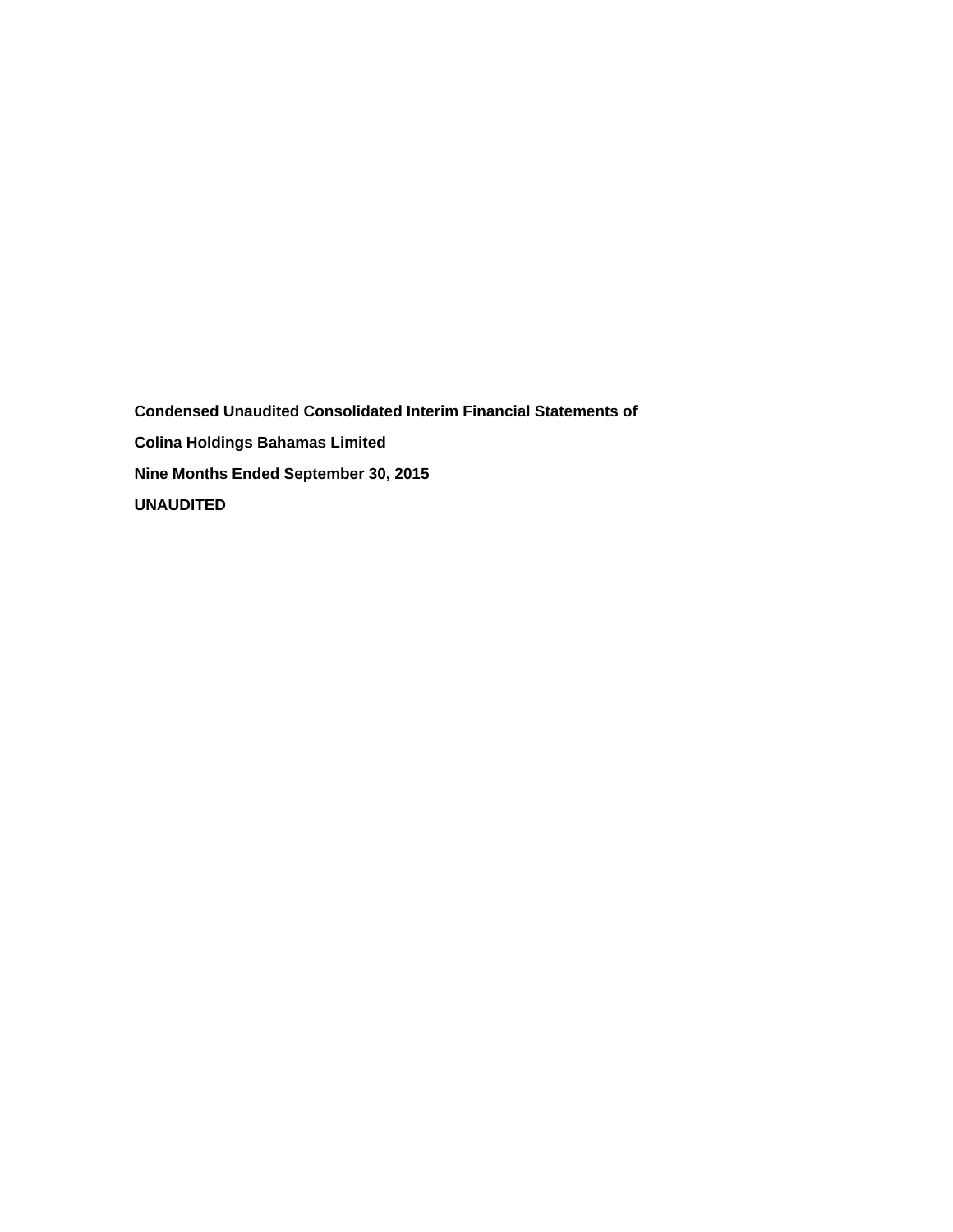### **Message from the Chairman**

Dear Shareholders,

The Board of Directors is pleased to present the Company's results for the quarter ended September 30, 2015. The Company has had another profitable quarter, with financial results reflecting continued growth in net income and earnings per share.

Total net income for the nine months ended September 30, 2015 totalled \$11.2 million, compared with \$10.8 million during the same period in the prior year. Similarly, net income attributable to the Company's ordinary shareholders increased to \$9.1 million or \$0.37 per ordinary share, compared to \$8.6 million or \$0.35 per ordinary share for the same period in the prior year.

Total gross premium revenues totalled \$104.3 million compared to \$106.4 million for the nine months ended September 30, 2014. Gross policyholder benefits were lower than prior year experience at \$69.5 million for the nine months ended September 30, 2015.

Our high quality investments and disciplined execution of our strategies continue to fortify the Company's balance sheet. Total assets stand at \$674.8 million, compared to \$633.4 million as at December 31, 2014. Invested assets comprise 81.7% of the total assets and have yielded \$25.8 million in net investment income compared to \$22.7 million for the same period in the prior year.

Total equity has increased by 3.7% from \$157.7 million as at December 31, 2014 to \$163.5 million, and is net of \$4.9 million in distributions to ordinary shareholders through to September 30, 2015.

We are pleased that the Company has been able to produce continued strong financial and operating results in the current economic environment and will continue to seek out opportunities which will enable the Company to deliver sustainable earnings in the future.

 $\rho$ mus

Terence Hilts Chairman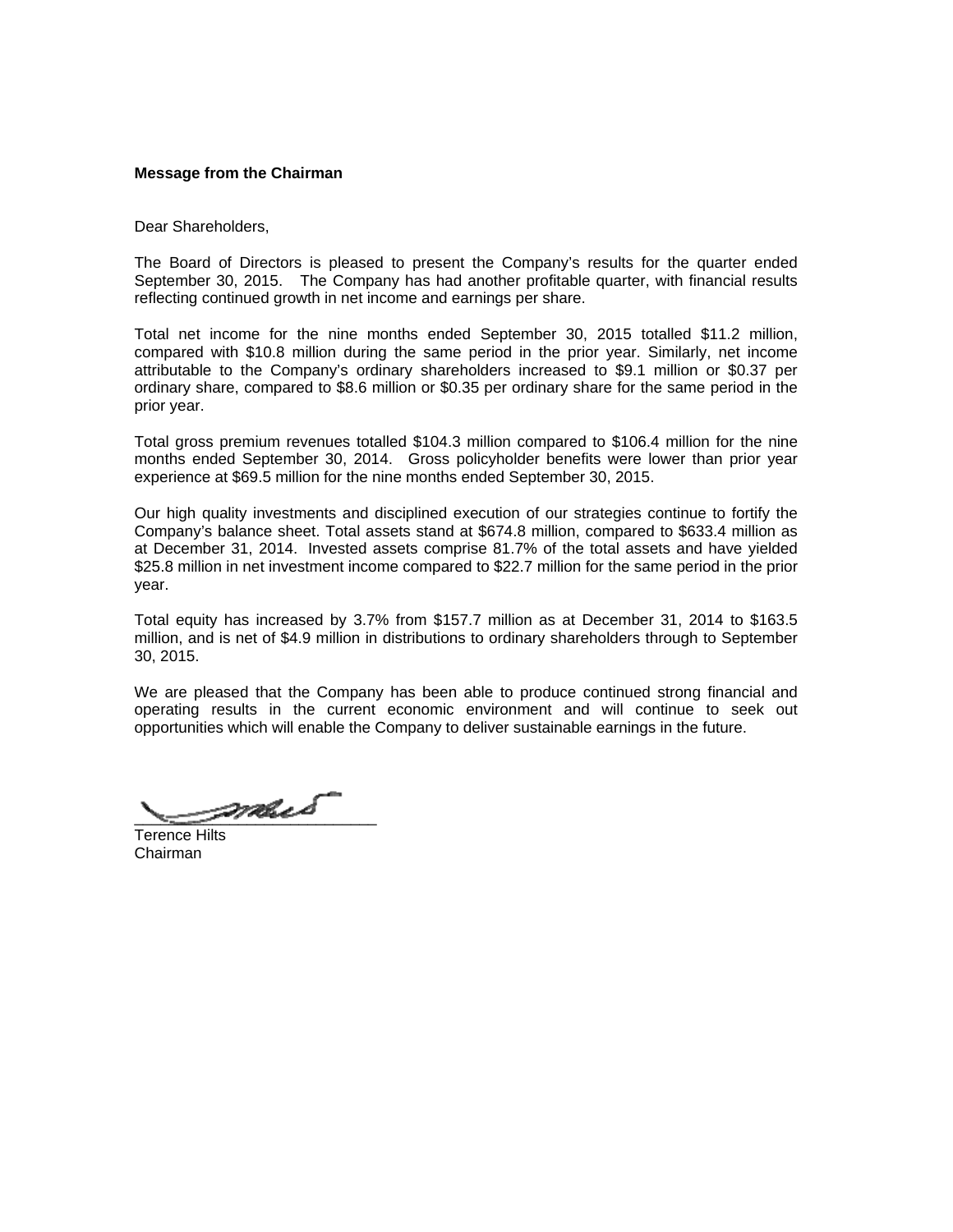### **COLINA HOLDINGS BAHAMAS LIMITED Unaudited Consolidated Interim Statement of Financial Position**

As at September 30, 2015 with comparative figures as at December 31, 2014 (Expressed in Bahamian dollars)

|                                                                                                                                                                | September 30,<br>2015                                                                   | December 31.<br>2014                                                                      |
|----------------------------------------------------------------------------------------------------------------------------------------------------------------|-----------------------------------------------------------------------------------------|-------------------------------------------------------------------------------------------|
| <b>ASSETS</b><br>Term deposits<br>Investment securities<br>Mortgages and commercial loans<br>Policy loans<br>Investment properties<br>Investment in associates | \$<br>46,280,513<br>323,884,436<br>44,261,300<br>70,222,467<br>54,171,224<br>12,221,428 | \$<br>44,579,342<br>308,347,632<br>48,444,180<br>69,561,430<br>54, 165, 435<br>10,678,574 |
| Total invested assets<br>Cash and demand balances<br>Receivables and other assets (Note 5)<br>Property and equipment<br>Goodwill<br>Other intangible assets    | 551,041,368<br>25,921,094<br>60,343,305<br>20,108,018<br>13,519,916<br>3,851,728        | 535,776,593<br>22,613,360<br>36,193,930<br>21,065,123<br>13,519,916<br>4,243,694          |
| <b>Total assets</b>                                                                                                                                            | \$<br>674,785,429                                                                       | \$<br>633,412,616                                                                         |
| <b>LIABILITIES</b><br>Provision for future policy benefits<br>Policy dividends on deposit<br><b>Total policy liabilities</b><br>Other liabilities (Note 5)     | \$<br>384,246,906<br>27,664,190<br>411,911,096<br>99,328,025                            | \$<br>369,693,794<br>27,685,794<br>397,379,588<br>78,353,208                              |
| <b>Total liabilities</b>                                                                                                                                       | 511,239,121                                                                             | 475,732,796                                                                               |
| <b>EQUITY</b><br>Ordinary shares<br><b>Treasury shares</b><br>Share premium<br><b>Revaluation reserve</b><br>Retained earnings                                 | 24,729,613<br>(50, 549)<br>5,960,299<br>11,013,964<br>62,859,819                        | 24,729,613<br>(50, 549)<br>5,960,299<br>10,148,509<br>58,665,932                          |
| Total ordinary shareholders' equity<br>Preference shares                                                                                                       | 104,513,146<br>40,500,000                                                               | 99,453,804<br>40,500,000                                                                  |
| Total shareholders' equity<br>Non-controlling interests                                                                                                        | 145,013,146<br>18,533,162                                                               | 139,953,804<br>17,726,016                                                                 |
| <b>Total equity</b>                                                                                                                                            | 163,546,308                                                                             | 157,679,820                                                                               |
| <b>Total liabilities and equity</b>                                                                                                                            | \$<br>674,785,429                                                                       | \$<br>633,412,616                                                                         |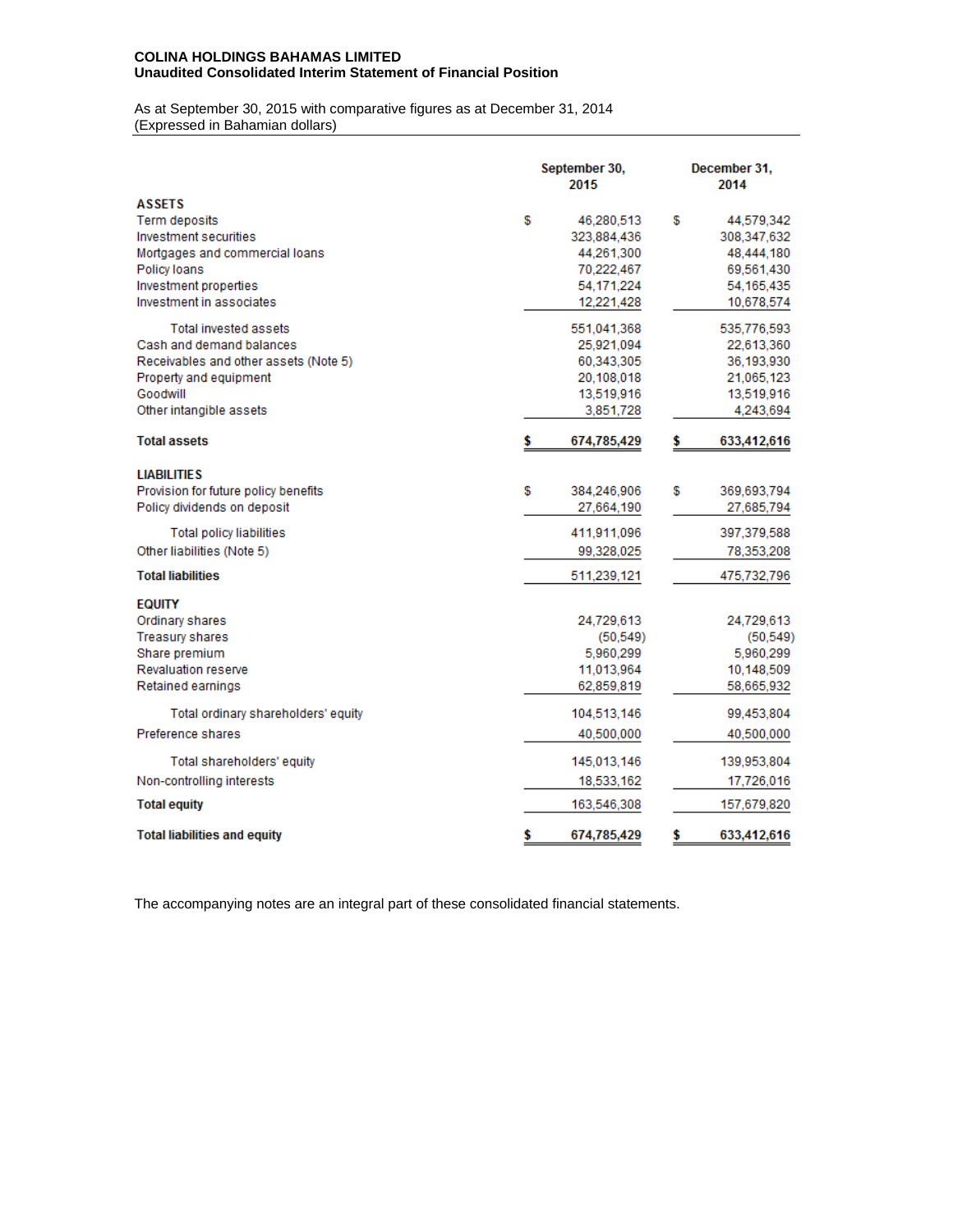### **COLINA HOLDINGS BAHAMAS LIMITED Unaudited Consolidated Interim Statement of Income**

For the nine months ended September 30, 2015

with comparative figures for the nine months ended September 30, 2014

(Expressed in Bahamian dollars)

|                                                 | <b>9 Months Ended</b><br><b>September 30, 2015</b> | <b>9 Months Ended</b><br><b>September 30, 2014</b> |  |  |  |
|-------------------------------------------------|----------------------------------------------------|----------------------------------------------------|--|--|--|
| <b>Revenues:</b>                                |                                                    |                                                    |  |  |  |
| Premium revenue                                 | S<br>104,261,675                                   | £<br>106,410,243                                   |  |  |  |
| Less: Reinsurance premiums                      | 9,202,368                                          | 9,234,970                                          |  |  |  |
| Net premium revenue                             | 95.059.307                                         | 97.175.273                                         |  |  |  |
| Net investment income                           | 25.801.356                                         | 22,658,568                                         |  |  |  |
| Share of net gain of associates                 | 1,542,852                                          | 755,641                                            |  |  |  |
| Net commission income                           | 2,316,917                                          | 2,306,852                                          |  |  |  |
| Investment management and other fees            | 8,563,704                                          | 8,494,542                                          |  |  |  |
| Other income                                    | 1,666,495                                          | 815,983                                            |  |  |  |
| <b>Total revenues</b>                           | 134,950,631                                        | 132,206,859                                        |  |  |  |
| <b>Benefits and expenses:</b>                   |                                                    |                                                    |  |  |  |
| Policyholders' benefits                         | 69.495.964                                         | 70,287,959                                         |  |  |  |
| Less: Reinsurance recoveries                    | 4,814,536                                          | 6,976,822                                          |  |  |  |
| Net policyholders' benefits                     | 64,681,428                                         | 63,311,137                                         |  |  |  |
| Changes in provision for future policy benefits | 14,553,112                                         | 17,303,342                                         |  |  |  |
| General and administrative expenses             | 32.419.166                                         | 28,814,307                                         |  |  |  |
| Commissions                                     | 7,661,345                                          | 7,894,427                                          |  |  |  |
| Premium and other tax expense                   | 2,870,298                                          | 2,799,437                                          |  |  |  |
| <b>Finance costs</b>                            | 878.741                                            | 917,045                                            |  |  |  |
| Other expenses                                  | 648,464                                            | 407,097                                            |  |  |  |
| Total benefits and expenses                     | 123,712,554                                        | 121,446,792                                        |  |  |  |
| Net income for the period:                      | 11,238,077                                         | 10,760,067                                         |  |  |  |
| Net income attributable to:                     |                                                    |                                                    |  |  |  |
| Equity shareholders of the Company              | S<br>11,045,238                                    | S<br>10,487,940                                    |  |  |  |
| Non-controlling interests                       | 192,839                                            | 272,127                                            |  |  |  |
| Net income for the period                       | 11,238,077                                         | \$<br>10,760,067                                   |  |  |  |
| Basic earnings per ordinary share (Note 4)      | \$<br>0.37                                         | \$<br>0.35                                         |  |  |  |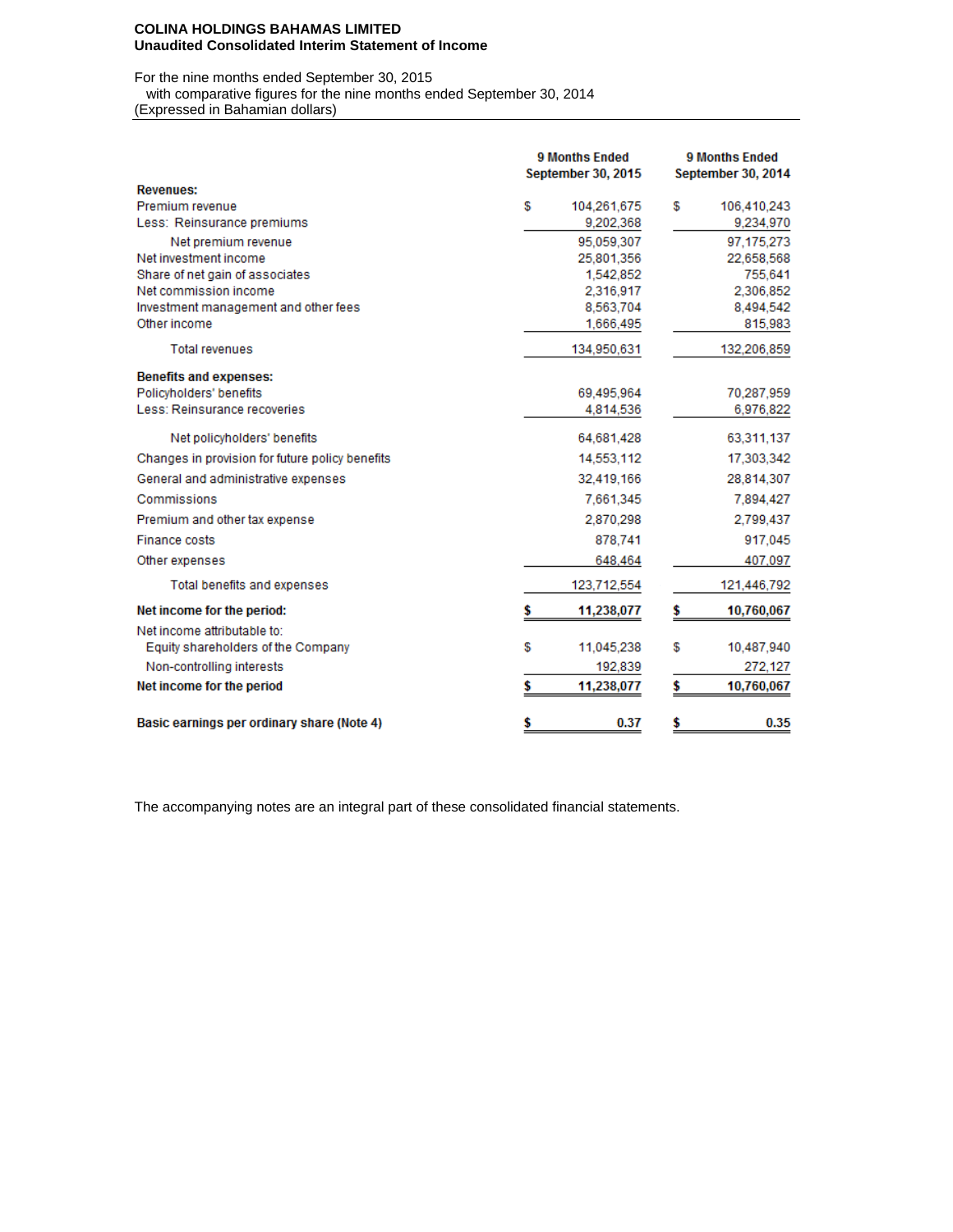### **COLINA HOLDINGS BAHAMAS LIMITED Unaudited Consolidated Interim Statement of Comprehensive Income**

For the nine months ended September 30, 2015

 with comparative figures for the nine months ended September 30, 2014 (Expressed in Bahamian dollars)

|                                               | 9 Months Ended<br><b>September 30, 2015</b> | <b>9 Months Ended</b><br><b>September 30, 2014</b> |            |  |  |
|-----------------------------------------------|---------------------------------------------|----------------------------------------------------|------------|--|--|
| Net income for the period                     | \$<br>11.238.077                            | \$                                                 | 10,760,067 |  |  |
| Other comprehensive gains:                    |                                             |                                                    |            |  |  |
| Change in available-for-sale financial assets | 865,455                                     |                                                    | 789,808    |  |  |
| Total comprehensive income for the period     | 12,103,532                                  |                                                    | 11,549,875 |  |  |
| <b>Attributable to:</b>                       |                                             |                                                    |            |  |  |
| Equity shareholders of the Company            | \$<br>11,910,693                            | \$                                                 | 11,277,748 |  |  |
| Non-controlling interests                     | 192,839                                     |                                                    | 272.127    |  |  |
| Total comprehensive income for the period     | 12,103,532                                  |                                                    | 11,549,875 |  |  |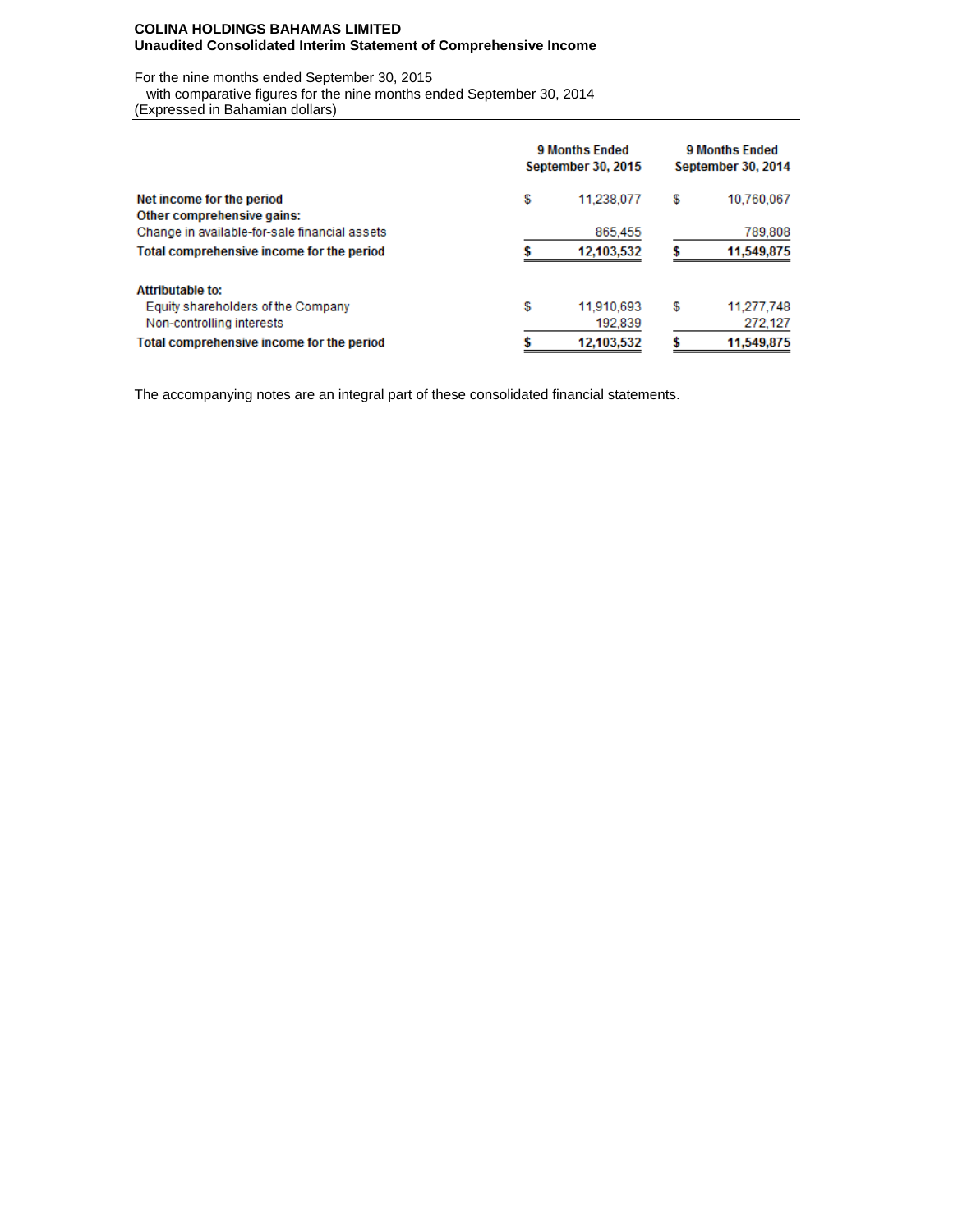#### **COLINA HOLDINGS BAHAMAS LIMITED Unaudited Consolidated Interim Statement of Income**

For the three months ended September 30, 2015

with comparative figures for the three months ended September 30, 2014

(Expressed in Bahamian dollars)

|                                                 | <b>3 Months Ended</b><br><b>September 30, 2015</b> |            | <b>3 Months Ended</b><br><b>September 30, 2014</b> |            |  |
|-------------------------------------------------|----------------------------------------------------|------------|----------------------------------------------------|------------|--|
| <b>Revenues:</b>                                |                                                    |            |                                                    |            |  |
| Premium revenue                                 | S                                                  | 31,299,643 | £                                                  | 38,307,241 |  |
| Less: Reinsurance premiums                      |                                                    | 3,041,433  |                                                    | 3,120,942  |  |
| Net premium revenue                             |                                                    | 28,258,210 |                                                    | 35,186,299 |  |
| Net investment income                           |                                                    | 9,124,779  |                                                    | 6,623,434  |  |
| Share of net gain of associates                 |                                                    | 613.191    |                                                    | 410,062    |  |
| Net commission income                           |                                                    | 791,889    |                                                    | 764,165    |  |
| Investment management and other fees            |                                                    | 2,968,168  |                                                    | 2,966,100  |  |
| Other income                                    |                                                    | 731,727    |                                                    | 284,820    |  |
| <b>Total revenues</b>                           |                                                    | 42,487,964 |                                                    | 46,234,880 |  |
| <b>Benefits and expenses:</b>                   |                                                    |            |                                                    |            |  |
| Policyholders' benefits                         |                                                    | 19,741,804 |                                                    | 26,098,829 |  |
| Less: Reinsurance recoveries                    |                                                    | 742,698    |                                                    | 2,846,104  |  |
| Net policyholders' benefits                     |                                                    | 18,999,106 |                                                    | 23,252,725 |  |
| Changes in provision for future policy benefits |                                                    | 5.285,150  |                                                    | 5.603.546  |  |
| General and administrative expenses             |                                                    | 10.401.627 |                                                    | 10,138,543 |  |
| Commissions                                     |                                                    | 2,362,381  |                                                    | 2,841,194  |  |
| Premium and other tax expense                   |                                                    | 881,836    |                                                    | 950,849    |  |
| <b>Finance costs</b>                            |                                                    | 286,992    |                                                    | 307,959    |  |
| Other expenses                                  |                                                    | 305,376    |                                                    | 146,107    |  |
| Total benefits and expenses                     |                                                    | 38,522,468 |                                                    | 43,240,923 |  |
| Net income for the period:                      | \$                                                 | 3,965,496  | \$                                                 | 2,993,957  |  |
| Net income attributable to:                     |                                                    |            |                                                    |            |  |
| Equity shareholders of the Company              | £                                                  | 3,907,426  | S                                                  | 3,441,609  |  |
| Non-controlling interests                       |                                                    | 58,070     |                                                    | (447,652)  |  |
| Net income for the period                       |                                                    | 3,965,496  | \$                                                 | 2,993,957  |  |
| Basic earnings per share (Note 4)               | \$                                                 | 0.13       | \$                                                 | 0.11       |  |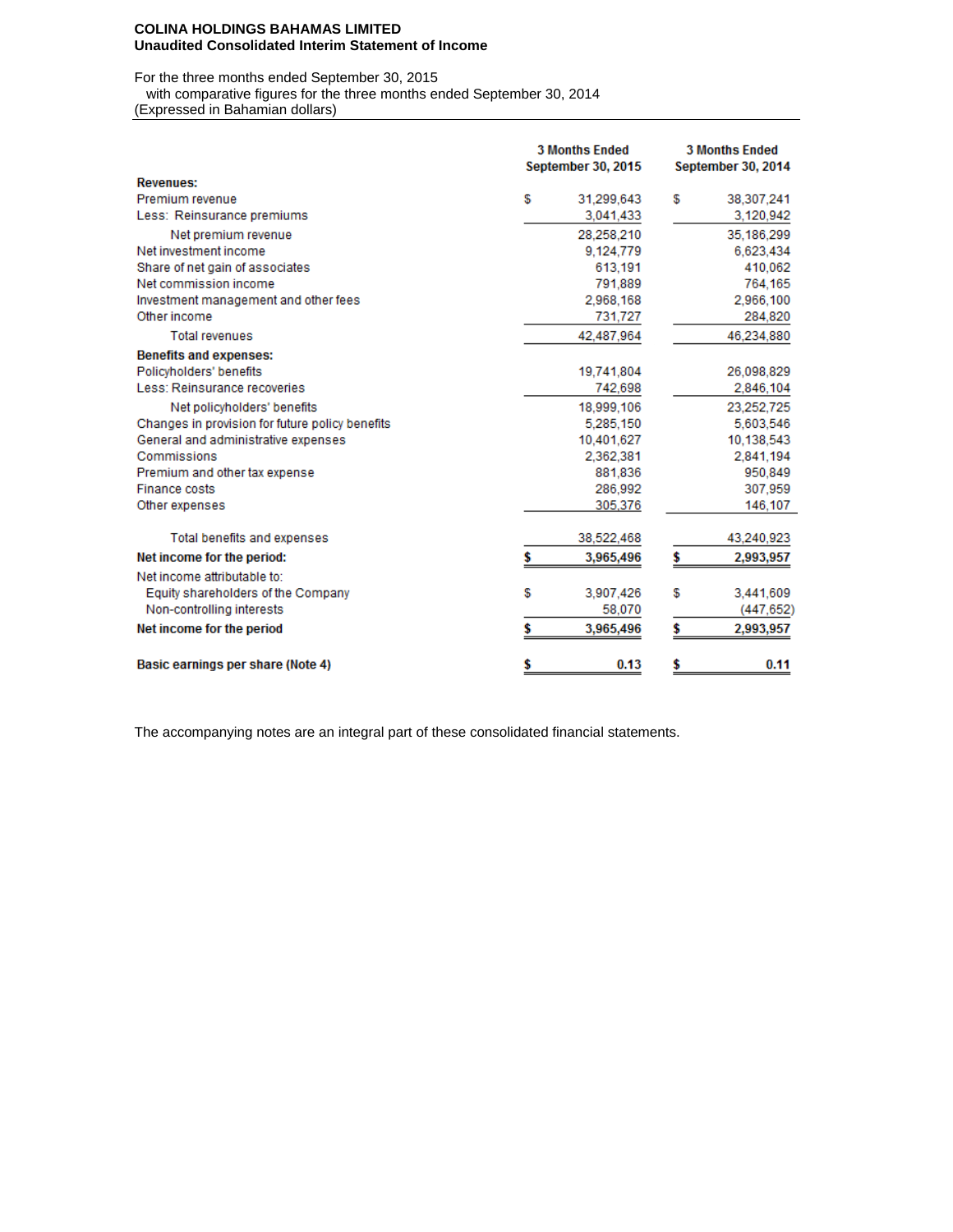### **COLINA HOLDINGS BAHAMAS LIMITED Unaudited Consolidated Interim Statement of Comprehensive Income**

For the three months ended September 30, 2015

 with comparative figures for the three months ended September 30, 2014 (Expressed in Bahamian dollars)

|                                                                             | <b>3 Months Ended</b><br><b>September 30, 2015</b> | <b>3 Months Ended</b><br>September 30, 2014 |    |           |
|-----------------------------------------------------------------------------|----------------------------------------------------|---------------------------------------------|----|-----------|
| Net income for the period                                                   | \$                                                 | 3.965.496                                   | \$ | 2,993,957 |
| Other comprehensive gains:<br>Change in available-for-sale financial assets |                                                    | 219,155                                     |    | 260,682   |
| Total comprehensive income for the period                                   |                                                    | 4,184,651                                   |    | 3,254,639 |
| Attributable to:                                                            |                                                    |                                             |    |           |
| Equity shareholders of the Company                                          | \$                                                 | 4,126,581                                   | \$ | 3,702,291 |
| Non-controlling interests                                                   |                                                    | 58,070                                      |    | (447,652) |
| Total comprehensive income for the period                                   |                                                    | 4,184,651                                   |    | 3,254,639 |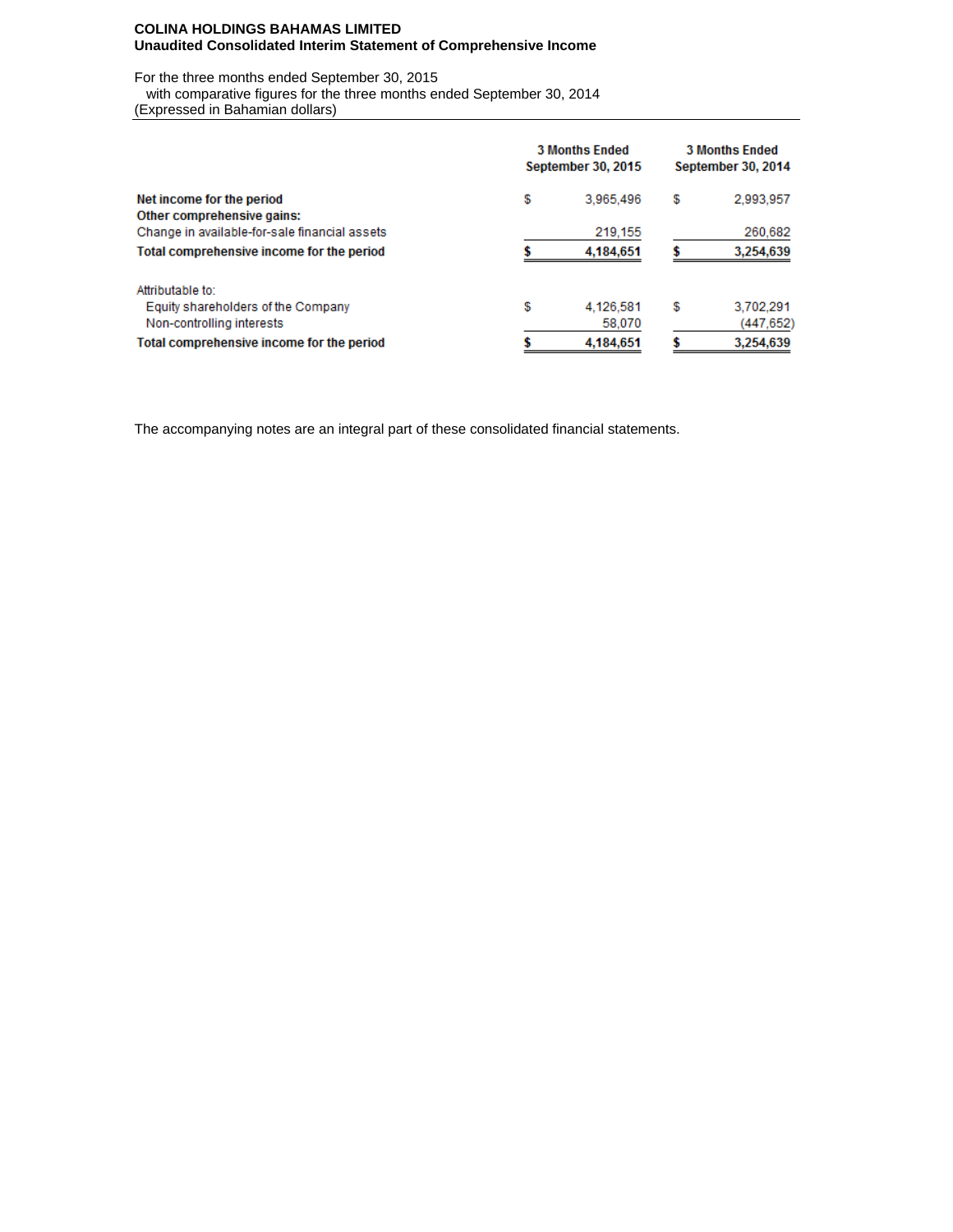### **COLINA HOLDINGS BAHAMAS LIMITED Unaudited Consolidated Statement of Changes in Equity**

#### For the nine months ended September 30, 2015

with comparative figures for the nine months ended September 30, 2014

(Expressed in Bahamian dollars)

|                                                                                           |   | Ordinary<br><b>Share</b><br>Capital |      | <b>Treasury</b><br><b>Shares</b> |   | <b>Share</b><br><b>Premium</b> | <b>Revaluation</b><br>Reserve |      | <b>Preference</b><br><b>Share</b><br>Capital |   | <b>Retained</b><br><b>Earnings</b> | <b>Non-controlling</b><br><b>Interests</b> |      | <b>Total</b><br><b>Equity</b> |
|-------------------------------------------------------------------------------------------|---|-------------------------------------|------|----------------------------------|---|--------------------------------|-------------------------------|------|----------------------------------------------|---|------------------------------------|--------------------------------------------|------|-------------------------------|
| Balance, January 1, 2014<br>Net gain on remeasurement of<br>available-for-sale securities | s | 24,729,613 \$                       |      | $(50.549)$ \$                    |   | 5,960,299 \$                   | 9,287,941                     | S    | 40,500,000                                   | S | 51,619,384 \$                      | 17,007,655                                 | - 56 | 149,054,343                   |
| to fair value<br>Net fair value loss transferred to<br>income on disposal of              |   |                                     |      |                                  |   |                                | 789,808                       |      |                                              |   |                                    |                                            |      | 789,808                       |
| available-for-sale securities                                                             |   |                                     |      |                                  |   | ۰                              | (369,000)                     |      |                                              |   |                                    |                                            |      | (369,000)                     |
| Net income for the period                                                                 |   |                                     |      |                                  |   |                                |                               |      | ۰                                            |   | 10,487,940                         | 272.127                                    |      | 10,760,067                    |
| Changes in non-controlling interests                                                      |   |                                     |      |                                  |   |                                |                               |      |                                              |   |                                    | 1,178,378                                  |      | 1,178,378                     |
| Ordinary share dividends                                                                  |   |                                     |      |                                  |   |                                |                               |      | ۰                                            |   | (4.941.926)                        |                                            |      | (4,941,926)                   |
| Preference share dividends                                                                |   |                                     |      |                                  |   |                                |                               |      |                                              |   | (1,898,439)                        |                                            |      | (1,898,439)                   |
| Balance, September 30, 2014                                                               |   | 24,729,613                          | - \$ | (50, 549)                        |   | 5,960,299                      | 9,708,749                     |      | 40,500,000                                   |   | 55,266,959                         | 18,458,160                                 |      | 154,573,231                   |
| Balance, January 1, 2015<br>Net gain on remeasurement of<br>available-for-sale securities | S | 24.729.613 \$                       |      | $(50.549)$ \$                    |   | 5.960.299 \$                   | 10.148.509                    | - SS | 40.500.000 \$                                |   | 58.665.932 \$                      | 17.726.016 \$                              |      | 157.679.820                   |
| to fair value                                                                             |   |                                     |      |                                  |   |                                | 865,455                       |      |                                              |   |                                    |                                            |      | 865,455                       |
| Net income for the period                                                                 |   |                                     |      |                                  |   | ۰                              |                               |      | ٠                                            |   | 11,045,238                         | 192,839                                    |      | 11,238,077                    |
| Changes in non-controlling interests                                                      |   |                                     |      |                                  |   | ۰                              |                               |      | ۰                                            |   |                                    | 614,307                                    |      | 614,307                       |
| Distributions by subsidiaries                                                             |   |                                     |      |                                  |   | $\overline{\phantom{0}}$       |                               |      |                                              |   | (10.986)                           |                                            |      | (10, 986)                     |
| Ordinary share dividends                                                                  |   |                                     |      |                                  |   |                                |                               |      | ٠                                            |   | (4.941.926)                        |                                            |      | (4,941,926)                   |
| Preference share dividends                                                                |   |                                     |      |                                  |   |                                |                               |      |                                              |   | (1,898,439)                        |                                            |      | (1,898,439)                   |
| Balance, September 30, 2015                                                               |   | 24,729,613                          | S    | (50, 549)                        | s | 5.960.299                      | 11,013,964                    |      | 40.500.000                                   |   | 62.859.819                         | 18,533,162                                 |      | 163.546.308                   |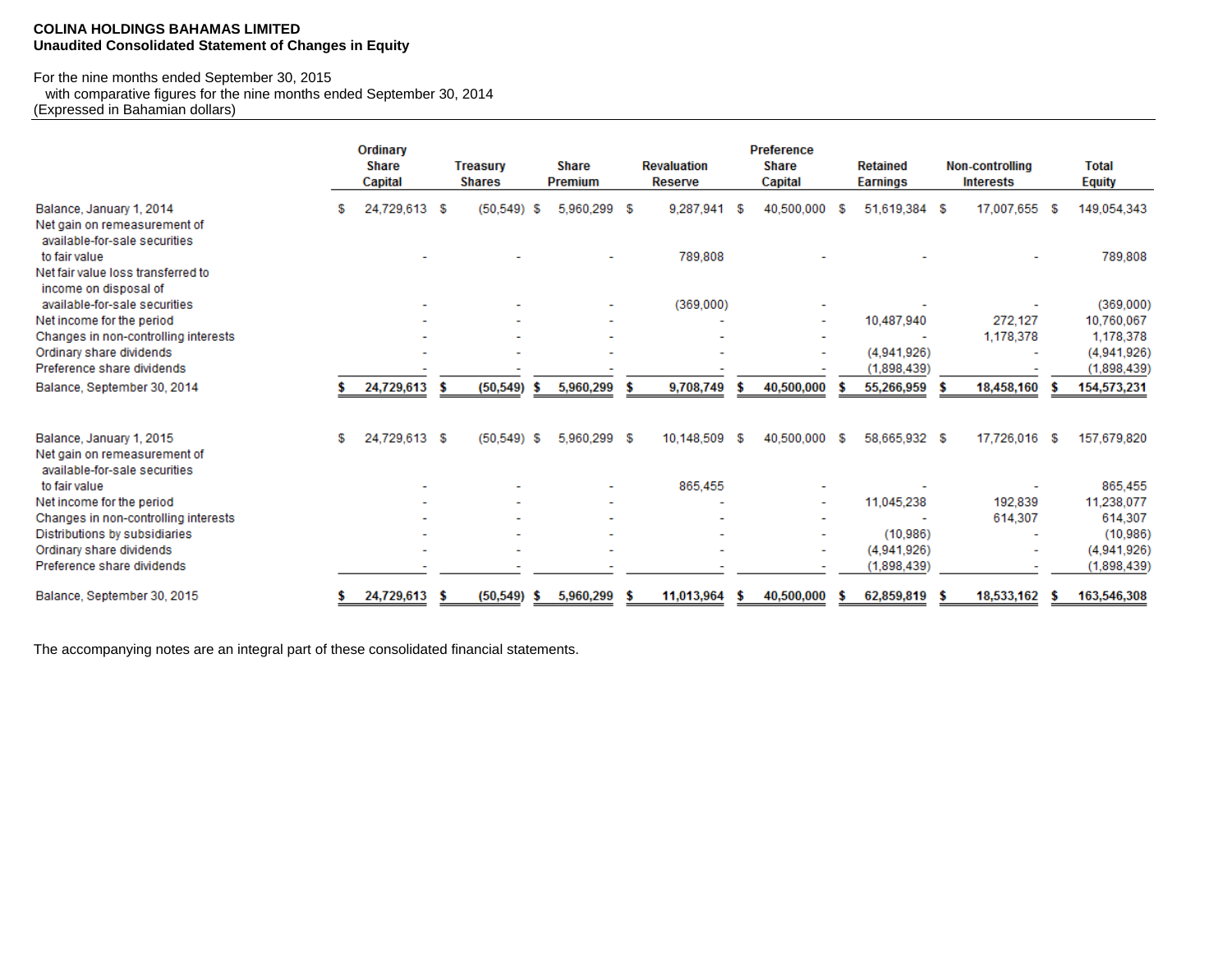#### **COLINA HOLDINGS BAHAMAS LIMITED Unaudited Consolidated Statement of Cash Flows**

For the nine months ended September 30, 2015

with comparative figures for the nine months ended September 30, 2014

(Expressed in Bahamian dollars)

|                                                        | <b>9 Months Ended</b><br><b>September 30, 2015</b> | 9 Months Ended<br>September 30, 2014 |              |  |
|--------------------------------------------------------|----------------------------------------------------|--------------------------------------|--------------|--|
| Cash flows from operating activities:                  |                                                    |                                      |              |  |
| Net income                                             | \$<br>11,238,077                                   | S                                    | 10,760,067   |  |
| Adjustments to reconcile net income to net cash        |                                                    |                                      |              |  |
| used in operating activities:                          |                                                    |                                      |              |  |
| Change in unrealized (gain)/loss on fair value         |                                                    |                                      |              |  |
| through income securities                              | (2,757,379)                                        |                                      | 307,124      |  |
| Increase in provision for future policy benefits       | 14,553,112                                         |                                      | 17,303,342   |  |
| Changes in loss provisions for loans and receivables   | 931.649                                            |                                      | 552,758      |  |
| Depreciation and amortization charges                  | 1,747,333                                          |                                      | 998,438      |  |
| Net realized loss on fair value through                |                                                    |                                      |              |  |
| income securities                                      |                                                    |                                      | 18,114       |  |
| Net realized (gain)/loss on sale of available-for-sale |                                                    |                                      |              |  |
| securities                                             | (1.545)                                            |                                      | 369,000      |  |
| Interest income                                        | (22,946,020)                                       |                                      | (23,032,961) |  |
| Dividend income                                        | (1,612,153)                                        |                                      | (1,677,125)  |  |
| Operating cash flows before changes in operating       |                                                    |                                      |              |  |
| assets and liabilities.                                | 1,153,074                                          |                                      | 5,598,757    |  |
| Changes in operating assets and liabilities:           |                                                    |                                      |              |  |
| Increase in other assets                               | (25, 334, 966)                                     |                                      | (11,890,459) |  |
| Increase in other liabilities                          | 18,657,387                                         |                                      | 2,989,775    |  |
| Net cash used in operating activities                  | (5,524,505)                                        |                                      | (3,301,927)  |  |

(Continued)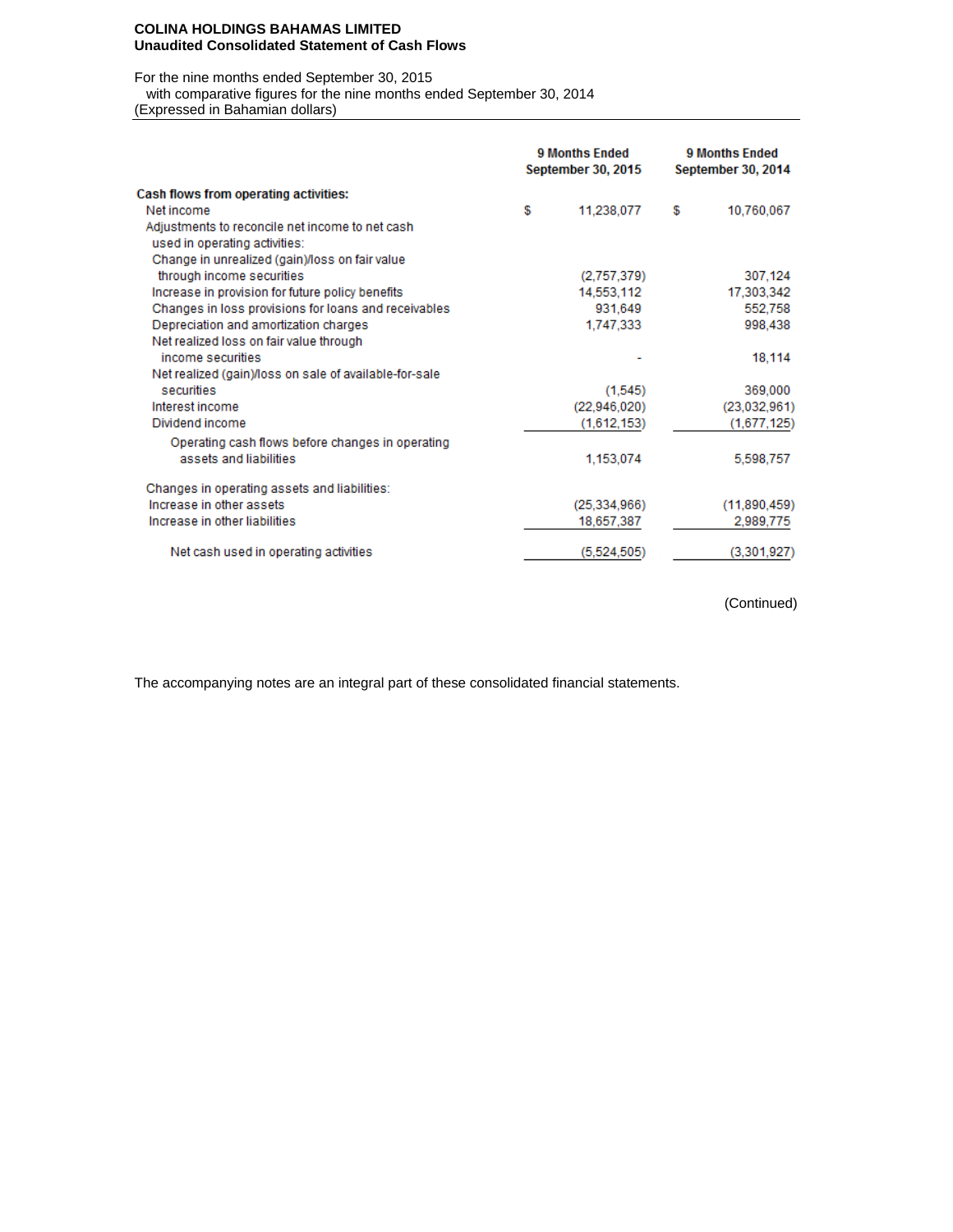#### **COLINA HOLDINGS BAHAMAS LIMITED Unaudited Consolidated Statement of Cash Flows**

For the nine months ended September 30, 2015

with comparative figures for the nine months ended September 30, 2014

(Expressed in Bahamian dollars)

|                                                       | <b>9 Months Ended</b><br><b>September 30, 2015</b> | <b>9 Months Ended</b><br>September 30, 2014 |
|-------------------------------------------------------|----------------------------------------------------|---------------------------------------------|
| <b>Cash flows from investing activities:</b>          |                                                    |                                             |
| Changes in non-controlling interests                  | 614,307                                            | 1,178,378                                   |
| Increase in term deposits with original maturities    |                                                    |                                             |
| greater than 90 days                                  | (26.288.045)                                       | (5,642,871)                                 |
| Fair value through income securities purchased        | (23, 158, 353)                                     | (15, 335, 343)                              |
| Proceeds on disposal of fair value through income     |                                                    |                                             |
| securities                                            | 12,932,613                                         | 3,047,756                                   |
| Available-for-sale securities purchased               | (8,822,978)                                        | (8,484,597)                                 |
| Proceeds on disposal of available-for-sale securities | 7,136,293                                          | 3,231,127                                   |
| Decrease in loans to policyholders                    | (436, 551)                                         | (1,893,414)                                 |
| Additions to investment property                      | (5.789)                                            | (45, 120)                                   |
| Net change in mortgage and commercial loans           | 3,854,677                                          | 4,416,496                                   |
| Interest received                                     | 21.760.825                                         | 22.013.393                                  |
| Dividends received                                    | 1,612,153                                          | 1,677,125                                   |
| Additions to property and equipment                   | (398, 262)                                         | (184, 890)                                  |
| Net cash (used in)/provided by investing activities   | (11, 199, 110)                                     | 3,978,040                                   |
| Cash flows used in financing activities:              |                                                    |                                             |
| Distributions by subsidiaries                         | (10, 986)                                          |                                             |
| Dividends to ordinary shareholders                    | (4,941,926)                                        | (4,941,926)                                 |
| Dividends to preference shareholders                  | (1,898,439)                                        | (1,898,439)                                 |
| Net cash used in financing activities                 | (6,851,351)                                        | (6,840,365)                                 |
| Net decrease in cash and cash equivalents             | (23,574,966)                                       | (6, 164, 252)                               |
| Cash and cash equivalents, beginning of period        | 48,823,947                                         | 39,808,922                                  |
| Cash and cash equivalents, end of period (Note 3)     | \$<br>25,248,981                                   | 33,644,670<br>\$                            |

(Concluded)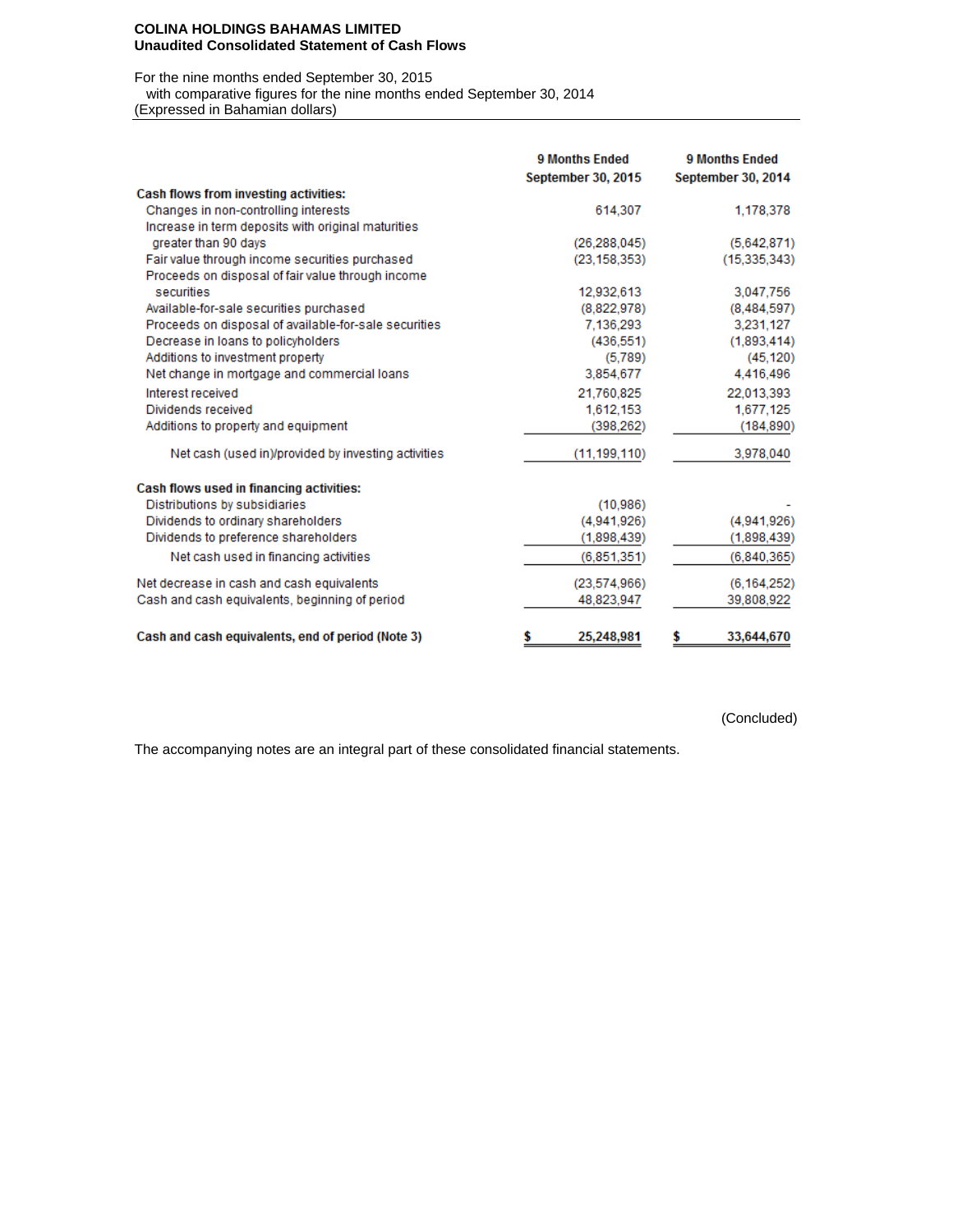For the period ended September 30, 2015 (Expressed in Bahamian dollars)

## **1. General Information**

Colina Holdings Bahamas Limited ("the Company") was incorporated under the laws of the Commonwealth of The Bahamas on July 6, 1993.

The Company acts principally as a holding company of its principal subsidiaries, Colina Insurance Limited ("Colina"), a wholly-owned life and health insurer incorporated in The Bahamas; Colina General Insurance Agency & Brokers Limited ("CGIA"), a wholly-owned general insurance agent and broker; and Colina Financial Advisors Ltd. ("CFAL"), a wholly-owned financial services company.

Colina is registered to operate as a life and health insurer in The Bahamas, The Cayman Islands, and The Turks and Caicos Islands. CGIA holds a dual registration as a general insurance broker and agent for operations in The Bahamas. CFAL is licensed as a broker dealer in The Bahamas.

The ordinary shares of the Company are listed on the Bahamas International Securities Exchange. At September 30, 2015 approximately 58.1% (2014: 58.1%) of the Company's issued ordinary shares were owned by AF Holdings Ltd. ("AFH") and 41.9% (2014: 41.9%) by the Bahamian public.

The registered office of the Company is located at Trinity Place Annex, Frederick and Shirley Streets, P.O. Box N-4805, Nassau, The Bahamas and its principal place of business is located at 308 East Bay Street, P.O. Box N-4728, Nassau, The Bahamas.

# **2. Significant Accounting Policies**

The consolidated financial statements have been prepared in accordance with International Financial Reporting Standards ("IFRS") for interim financial information. Accordingly, they do not include all of the information and footnotes required by IFRS for complete financial statements. In the opinion of management, these unaudited condensed consolidated financial statements reflect all adjustments (consisting of normal recurring accruals) considered necessary for a fair presentation of the Company's financial position and results of operations as at the end of and for the periods presented. All significant intercompany accounts and transactions have been eliminated from these statements. The preparation of unaudited condensed consolidated financial statements in conformity with IFRS requires management to make estimates and assumptions that affect the reported amounts of assets and liabilities and disclosure of contingent assets and liabilities at the date of the financial statements and the reported amounts of revenues and expenses during the reporting period. Actual results could differ from these estimates.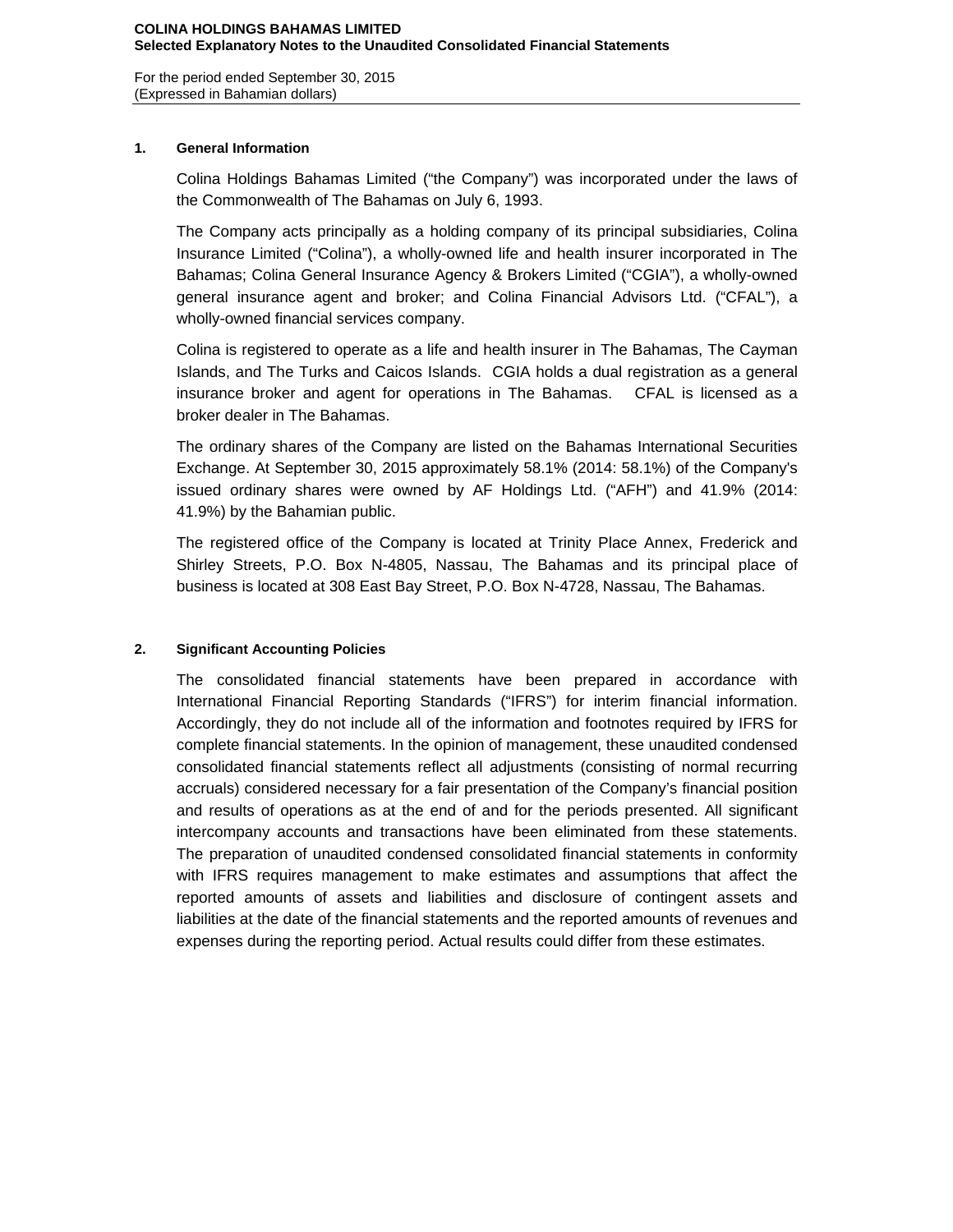### **COLINA HOLDINGS BAHAMAS LIMITED Selected Explanatory Notes to the Unaudited Consolidated Financial Statements**

For the period ended September 30, 2015 (Expressed in Bahamian dollars)

## **3. Cash and Cash Equivalents**

For the purposes of the consolidated statement of cash flows, cash and cash equivalents are comprised of the following:

|                                            | September 30,<br>2015 | September 30,<br>2014 |                |  |
|--------------------------------------------|-----------------------|-----------------------|----------------|--|
| Term deposits                              | \$<br>46.280.513      | S                     | 44.658.414     |  |
| Less: Deposits with original maturities of |                       |                       |                |  |
| greater than 90 days                       | (42,990,948)          |                       | (26, 739, 480) |  |
| Short-term deposits                        | 3.289.565             |                       | 17.918.934     |  |
| Cash and demand balances                   | 25,921,094            |                       | 17,229,163     |  |
| Less: Bank overdraft                       | (3,961,678)           |                       | (1,503,427)    |  |
| Total cash and cash equivalents            | 25.248.981            |                       | 33,644,670     |  |

# **4. Basic Earnings Per Ordinary Share**

Basic earnings per ordinary share is calculated by dividing net income attributable to ordinary shareholders of the Company by the weighted average number of ordinary shares issued and outstanding during the period, excluding ordinary shares of the Company acquired by Colina held as treasury shares.

|                                                        |  | 9 Months<br><b>Ended</b><br><b>September 30, 2015</b> | 9 Months<br><b>Ended</b><br>September 30, 2014 |            |  |  |
|--------------------------------------------------------|--|-------------------------------------------------------|------------------------------------------------|------------|--|--|
| Net income attributable to equity shareholders         |  | 11.045.238                                            |                                                | 10,487,940 |  |  |
| Net income attributable to ordinary shareholders       |  | 9.146.799                                             |                                                | 8.589.501  |  |  |
| Weighted average number of ordinary shares outstanding |  | 24,709,631                                            |                                                | 24,709,631 |  |  |
| Basic earnings per ordinary share                      |  | 0.37                                                  | S                                              | 0.35       |  |  |

|                                                        |  | 3 Months<br><b>Ended</b><br><b>September 30, 2015</b> | 3 Months<br>Ended<br>September 30, 2014 |            |  |  |
|--------------------------------------------------------|--|-------------------------------------------------------|-----------------------------------------|------------|--|--|
| Net income attributable to equity shareholders         |  | 3,907,426                                             |                                         | 3,441,609  |  |  |
| Net income attributable to ordinary shareholders       |  | 3,274,613                                             |                                         | 2.808.796  |  |  |
| Weighted average number of ordinary shares outstanding |  | 24,709,631                                            |                                         | 24,709,631 |  |  |
| Basic earnings per ordinary share                      |  | 0.13                                                  |                                         | 0.11       |  |  |